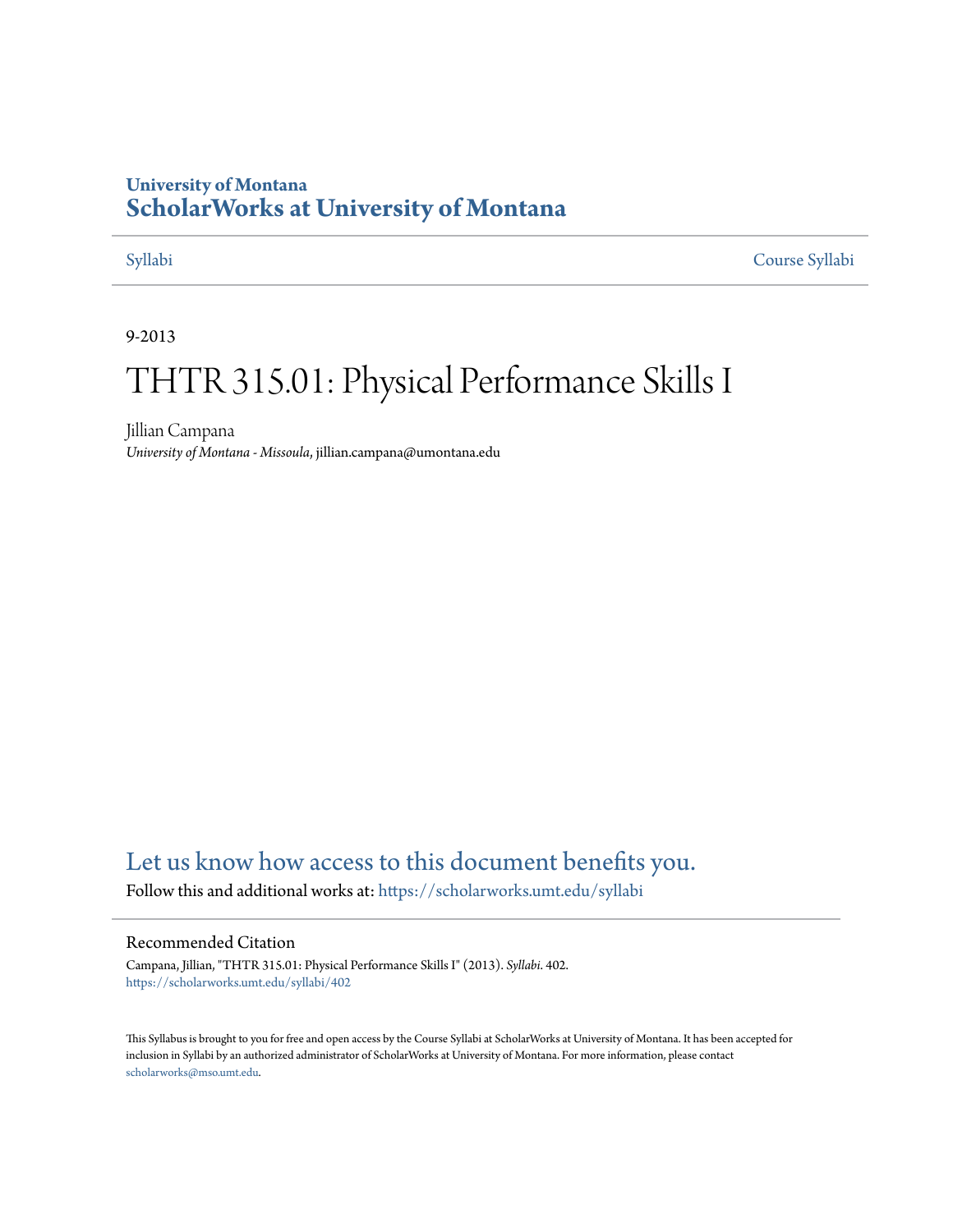# **College of Visual and Perform ing Arts School of Theatre and Dance Physical Performance Skills I THTR 315 Fall 2013 Mondays and W ednesday 2:10-3:30 McGill 125 Dr. Jillian Campana McGill 216 243 5846 jillian.cam pana@ um ontana.edu Office Hours: Tuesdays 11-1 and Fridays 10-11**

**AIM:** The purpose of this course is to introduce the actor to the multiple ways in which story and character can be effectively communicated through the body. The basics of physical theatre will be studied including body, gesture, stance and gait. A focus on these areas will lead the student toward an increased awareness of the body and its possibilities and limitations. To this end we will be focusing on strengthening the core, cultivating physical concentration and poise, and gaining control, balance, and agility.

**OUTCOMES:** In this workshop setting actors' will:

- Begin to understand and appreciate how the body can be used in the Theatre.
- Cultivate an understanding of the relationship between inner and outer expression.
- Demonstrate an ability to be a productive member of an ensemble.
- Strengthen his or her physical abilities and work to overcome limitations.
- Understand how parts of a system relate to and depend upon each other.
- Experiment and explore using physical techniques with character development.

**CONTENT:** This course will focus on the basics necessary to physical theatre performance including: concentration, centering, balance, agility, strength, endurance, and collaboration. Students will explore the controlled gestures of Laban and Biomechanics, basic anatomy of the moving body, physical dramaturgy, yoga, Image Theatre, the Alexander Technique and the Suzuki Method. Each student will create and perform in 3 group generated pieces and 1 solo performance.

**EXPECTATIONS:** Each actor is required to:

- Attend every class on time;
- Commit to all exercises and assignments with interest and effort;
- Respect their body, their classmates, the environment and the process;
- Consistently work toward creating an open and safe atmosphere for everyone working;
- Take risks and support one's peers as they do the same.

**EVALUATION:** The final grade will be a reflection of the actor's effort, progress and development of skills covered. Regular evaluation will come in the form of: